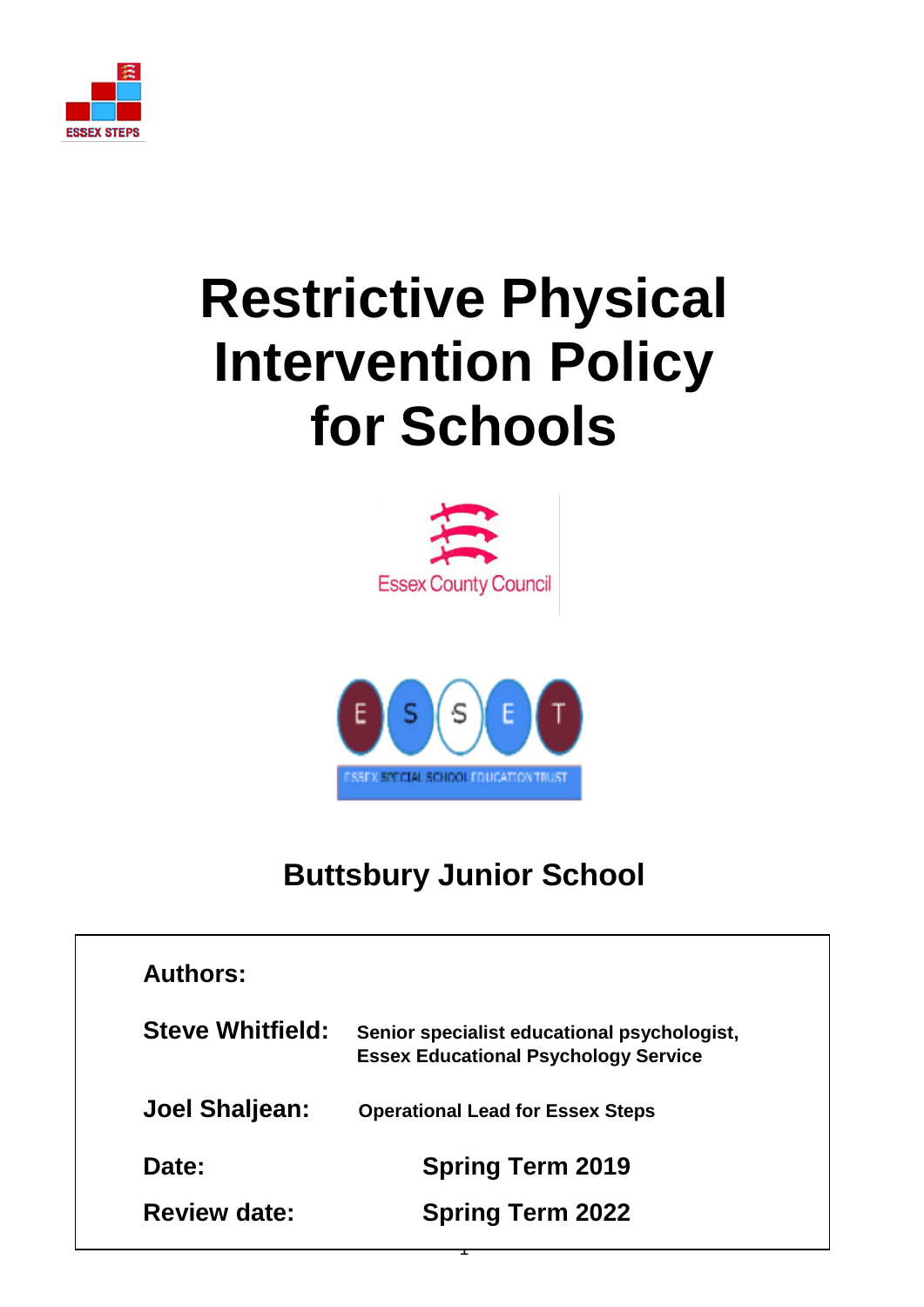

# **RESTRICTIVE PHYSICAL INTERVENTION IN SCHOOL**

# **Contact Details:** Operational Lead for Essex Steps Joel Shaljean Email: joel.shaljean@esset.org.uk Mobile: 07872 865656

### **INDEX**

|                                                     | Page                    | <b>Section</b>    |
|-----------------------------------------------------|-------------------------|-------------------|
| Context                                             | 3                       |                   |
| <b>Introduction</b>                                 | 3                       | 1                 |
| Definition of "Restrictive Physical Intervention"   | $\overline{\mathbf{4}}$ | $\overline{2}$    |
| When the Use of Restrictive Physical Interventions  | $\overline{\mathbf{4}}$ | 3                 |
| may be Appropriate                                  |                         |                   |
| Who May Use Restrictive Physical Intervention       | 5                       | 3                 |
| <b>Planning for the Use of Restrictive Physical</b> | $5\phantom{1}$          | $\overline{4}$    |
| <b>Interventions</b>                                |                         |                   |
| <b>Acceptable Forms of Intervention</b>             | 6                       | 5                 |
| <b>Guidance and Training for Staff</b>              | $\overline{7}$          | $\overline{7}$    |
| <b>Complaints</b>                                   | 8                       | 8                 |
| <b>Individual Child Risk Management Plan</b>        | 10                      | <b>Appendix 1</b> |
| <b>Risk Assessment Calculator</b>                   | 11                      | <b>Appendix 2</b> |
| <b>Audited Need Student Specific</b>                | 12                      | Appendix 3        |
| <b>Audited Need Intervention Specific</b>           | 13                      | Appendix 4        |
| <b>Record of Restrictive Physical Intervention</b>  | $14 - 15$               | Appendix 5        |
| <b>Record of Harm</b>                               | 16                      | Appendix 6        |
| <b>Record of Staff Training</b>                     | 17                      | <b>Appendix 7</b> |
| <b>Evaluation and Action</b>                        | 18                      | Appendix 8        |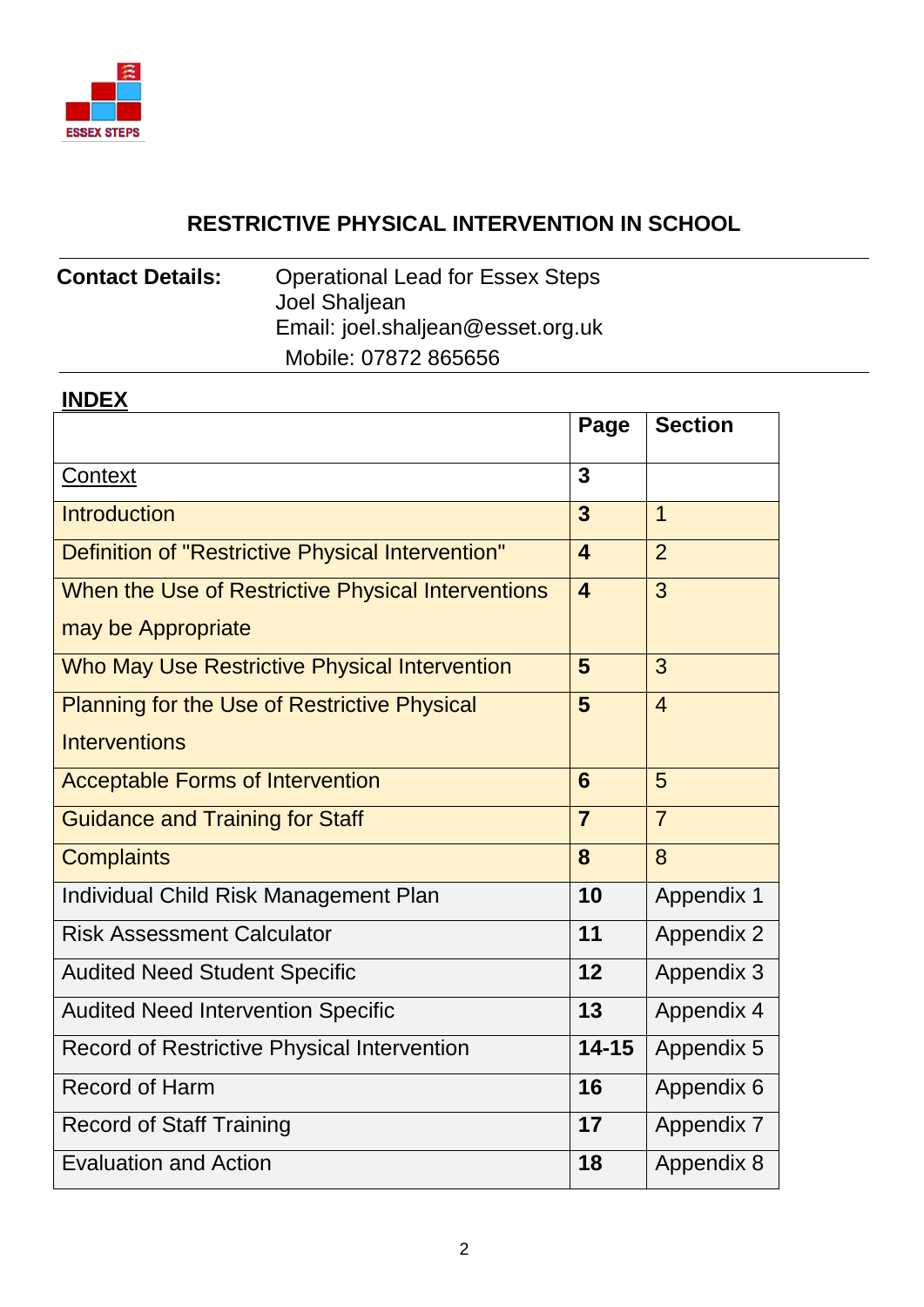

# **RESTRICTIVE PHYSICAL INTERVENTION IN SCHOOL**

### **A Model School Policy**

#### <span id="page-2-0"></span>**CONTEXT**

**Essex schools and educational establishments are encouraged to use this framework, and to adapt it to their own situation.**

**It is advised that all schools should be familiar with the** *Department for Education 'Use of reasonable force. Advice for headteachers, staff and governing bodies July 2013'* **when considering their own policy on the use of restrictive physical intervention.**

**Any Policy is best placed within the Behaviour Policy; it will be part of a graded response, and needs to be agreed in consultation with staff, governors, parents/carers, and pupils. It also connects to, and should be consistent with, policies on Health and Safety, Child Protection /Safeguarding, Equal Opportunities, and Pastoral Care.**

#### **1. INTRODUCTION**

<span id="page-2-1"></span>In Buttsbury Junior School we believe that pupils need to be safe, to know how to behave, and to know that the adults around them are able to manage them safely and confidently. Only for a very small minority of pupils will the use of physical intervention be needed. On such occasions, acceptable forms of intervention may need to be used.

The majority of pupils behave well and conform to the expectations of our school. We have responsibility to operate an effective behaviour policy that encompasses preventative strategies for tackling inappropriate behaviour in relation to the whole school, each class, and individual pupils.

All school staff need to feel that they are able to manage inappropriate behaviour, and to have an understanding of what challenging behaviours might be communicating. They need to know what options are available for managing behaviour, and they need to be free of undue worries about the risks of legal action against them if they use appropriate physical intervention. Parents need to know that their children are safe with us, and they need to be properly informed if their child is the subject of a Restrictive Physical Intervention, including the nature of the intervention, and the rationale for its use.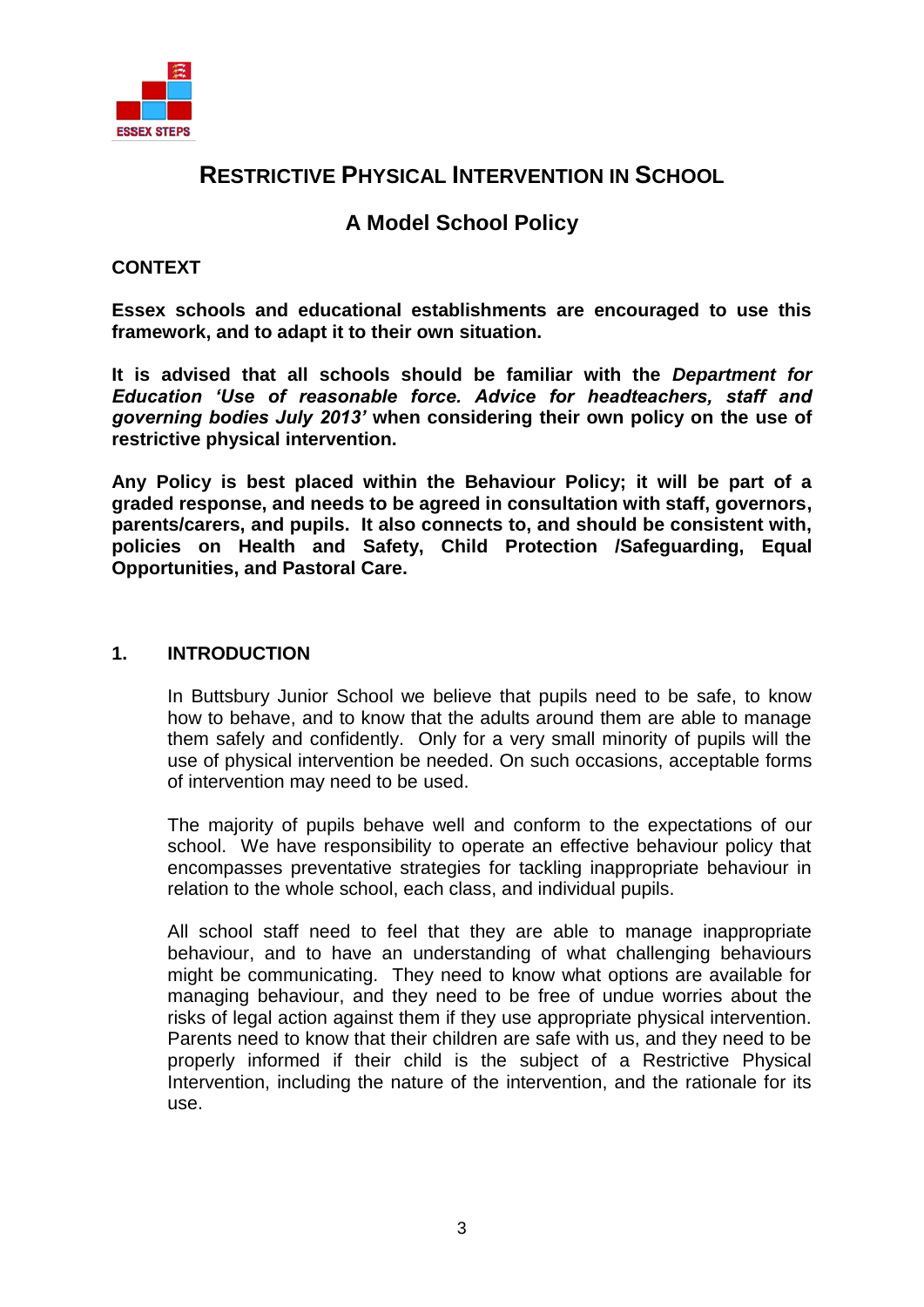

### **2. DEFINITION OF "RESTRICTIVE PHYSICAL INTERVENTION"**

<span id="page-3-0"></span>"Restrictive Physical Intervention" is the term used to describe interventions where bodily contact using force is used to control or manage a child's behaviour. It refers to any instance in which a teacher or other adult authorised by the Headteacher has to use "reasonable force" to control or restrain pupils in circumstances that meet the following legally defined criteria.

- To prevent a child from committing a criminal offence *(this applies even if the child is below the age of criminal responsibility)*
- **To prevent a child from injuring self or others**
- To prevent or stop a child from causing serious damage to property *(including the child's own property)*
- To stop the child from engaging in any behaviour which is prejudicial to the maintenance of good order and discipline at the school.

There is no legal definition of "reasonable force". However, there are two relevant considerations:

- the use of force can be regarded as *reasonable* only if the circumstances of an incident warrant it;
- the degree of force must be in *proportion* to the circumstances of the incident and the seriousness of the behaviour or consequences it is intended to prevent.

The definition of physical force also includes the use of mechanical devices (eg splints on the pupil prescribed by medical colleagues to prevent selfinjury), forcible seclusion or use of locked doors. It is important for staff to note that, although no physical contact may be made in the latter situations, this is still regarded as a Restrictive Physical Intervention.

Seclusion is an approach to restrictive physical intervention which may only be deemed acceptable in emergency situations, for example, a student wielding a knife, and cannot be part of a planned approach to dealing with challenging behaviour.

#### <span id="page-3-1"></span>**3. WHEN THE USE OF RESTRICTIVE PHYSICAL INTERVENTIONS MAY BE APPROPRIATE IN BUTTSBURY JUNIOR SCHOOL**

Restrictive Physical Interventions will be used when all other strategies have been considered, and therefore only as a last resort. However there are other situations when physical handling may be necessary, for example in a situation of clear danger or extreme urgency. Certain pupils may become distressed, agitated, and out of control, and need calming with a brief Restrictive Physical Intervention that is un-resisted after a few seconds.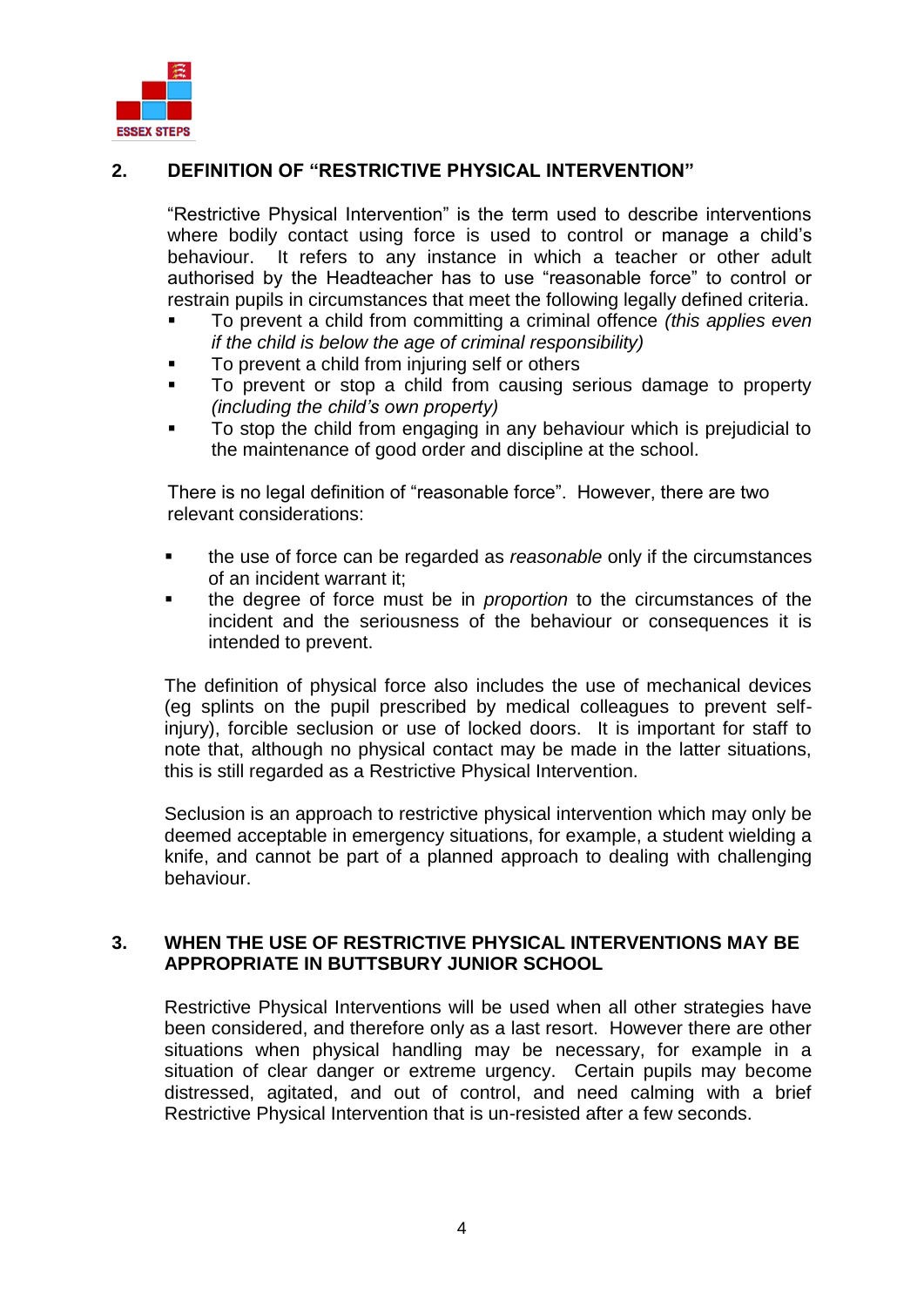

The safety and well-being of all staff and pupils are important considerations. Under certain conditions this duty must be an over-riding factor.

#### **WHO MAY USE RESTRICTIVE PHYSICAL INTERVENTION IN BUTTSBURY JUNIOR SCHOOL**

Teachers are authorised by the Headteacher to have control of pupils, and **must** be aware of this Policy and its implications. However, other adults are not necessarily barred from using physical intervention. If the Head has lawfully placed an adult in charge of children then that adult will be entitled to use restrictive physical intervention.

We take the view that staff should not be expected to put themselves in danger and that removing other pupils and themselves from risky situations may be the right thing to do. We value staff efforts to rectify what can be very difficult situations and in which they exercise their duty of care for the pupils.

The Headteacher should consider whether members of staff require any additional training to enable them to carry out their responsibilities and should consider the needs of the pupils in doing so.

#### <span id="page-4-0"></span>**4. PLANNING FOR THE USE OF RESTRICTIVE PHYSICAL INTERVENTIONS IN BUTTSBURY JUNIOR SCHOOL**

Staff will use the minimum force needed to restore safety and appropriate behaviour.

The principles relating to the intervention are as follows:-

- **EXECT:** Restrictive Physical Intervention is an act of care and control, not punishment. It is never used to force compliance with staff instructions.
- **Restrictive Physical Intervention will only be used in circumstances when** one or more of the legal criteria for its use are met.
- Staff will only use it when there are good grounds for believing that immediate action is necessary and that it is in the pupil's and/or other pupil's best interests for staff to intervene physically.
- Staff will take steps in advance to avoid the need for Restrictive Physical Intervention through dialogue, de-escalation and diversion. The pupil will be warned, at their level of understanding, that Restrictive Physical Intervention will be used unless they cease the unacceptable behaviour.
- Only the minimum force necessary will be used for the minimum amount of time.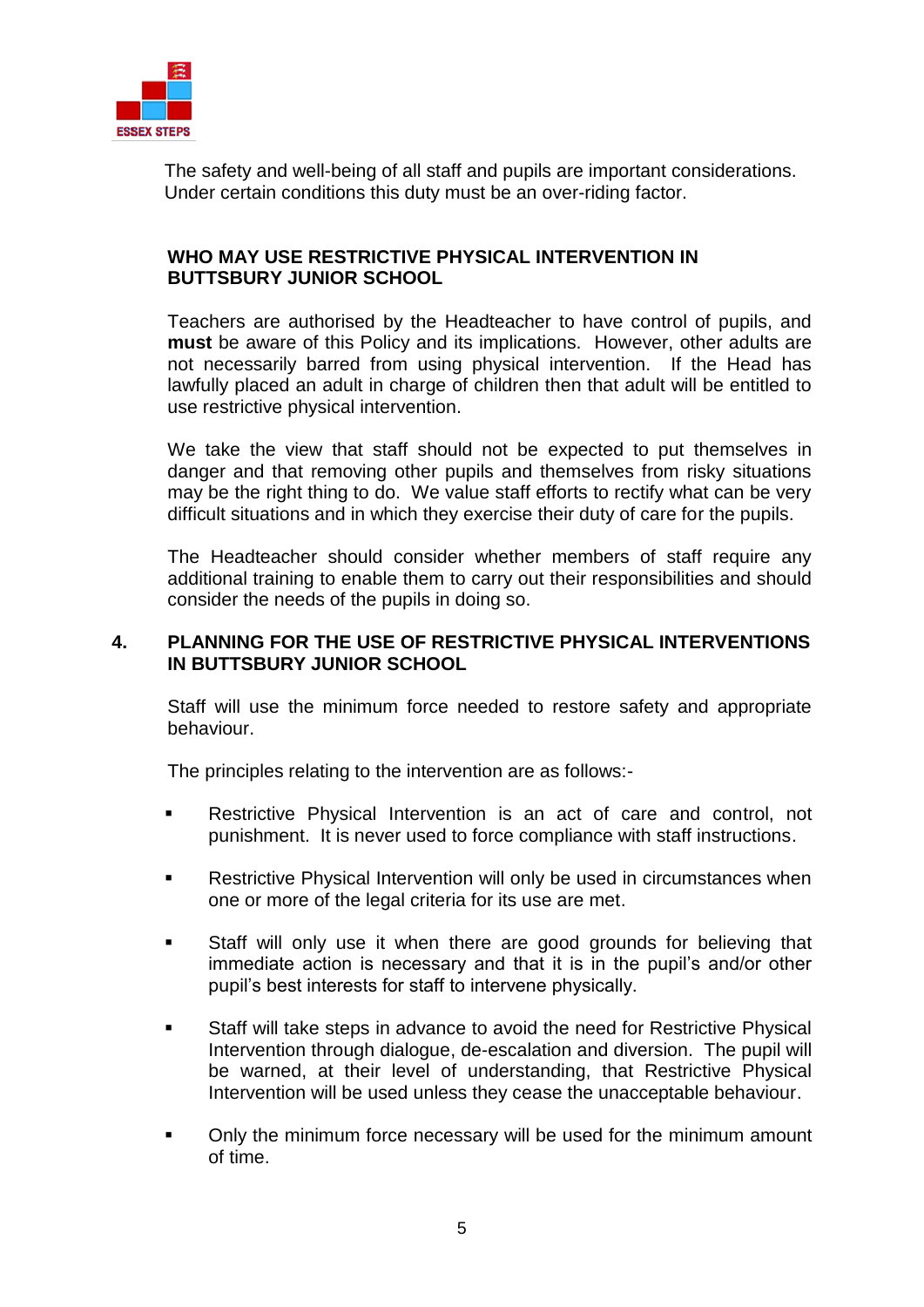

- Staff will be able to show that the planned intervention will be a reasonable response to an incident.
- Every effort will be made to secure the presence of other staff, and these staff may act as assistants and/or witnesses.
- As soon as it is safe, the Restrictive Physical Intervention will be relaxed to allow the pupil to regain self-control.
- A distinction will be maintained between the use of a one-off intervention which is appropriate to a particular circumstance, and the using of it repeatedly as a regular planned intervention with a specific pupil..
- Escalation will be avoided at all costs, especially if it would make the overall situation more destructive and unmanageable.
- The age, understanding, and competence of the individual pupil will always be taken into account.
- **In developing Individual Child Risk Management Plans/Behaviour Plans,** consideration will be given to approaches appropriate to each pupil's circumstance following an audit of their behavioural needs.
- **Procedures are in place, through the pastoral system of the school, for** supporting and debriefing pupils and staff after every incident of Restrictive Physical Intervention, as it is essential to safeguard the emotional well-being of all involved at these times.

#### <span id="page-5-0"></span>**5. ACCEPTABLE FORMS OF INTERVENTION IN BUTTSBURY JUNIOR SCHOOL**

- **There are occasions when staff will have cause to have physical contact** with pupils for a variety of reasons, for example:
	- $\Box$  to comfort a pupil in distress (so long as this is appropriate to their age):
	- to gently direct a pupil;
	- for curricular reasons (for example in PE, Drama etc);
	- in an emergency to avert danger to the pupil/pupils or staff;
	- in rare circumstances, when Restrictive Physical Intervention is warranted;
	- to praise a pupil
- In all situations where physical contact between staff and pupils takes place, staff must consider the following:
	- □ the pupil's age and level of understanding;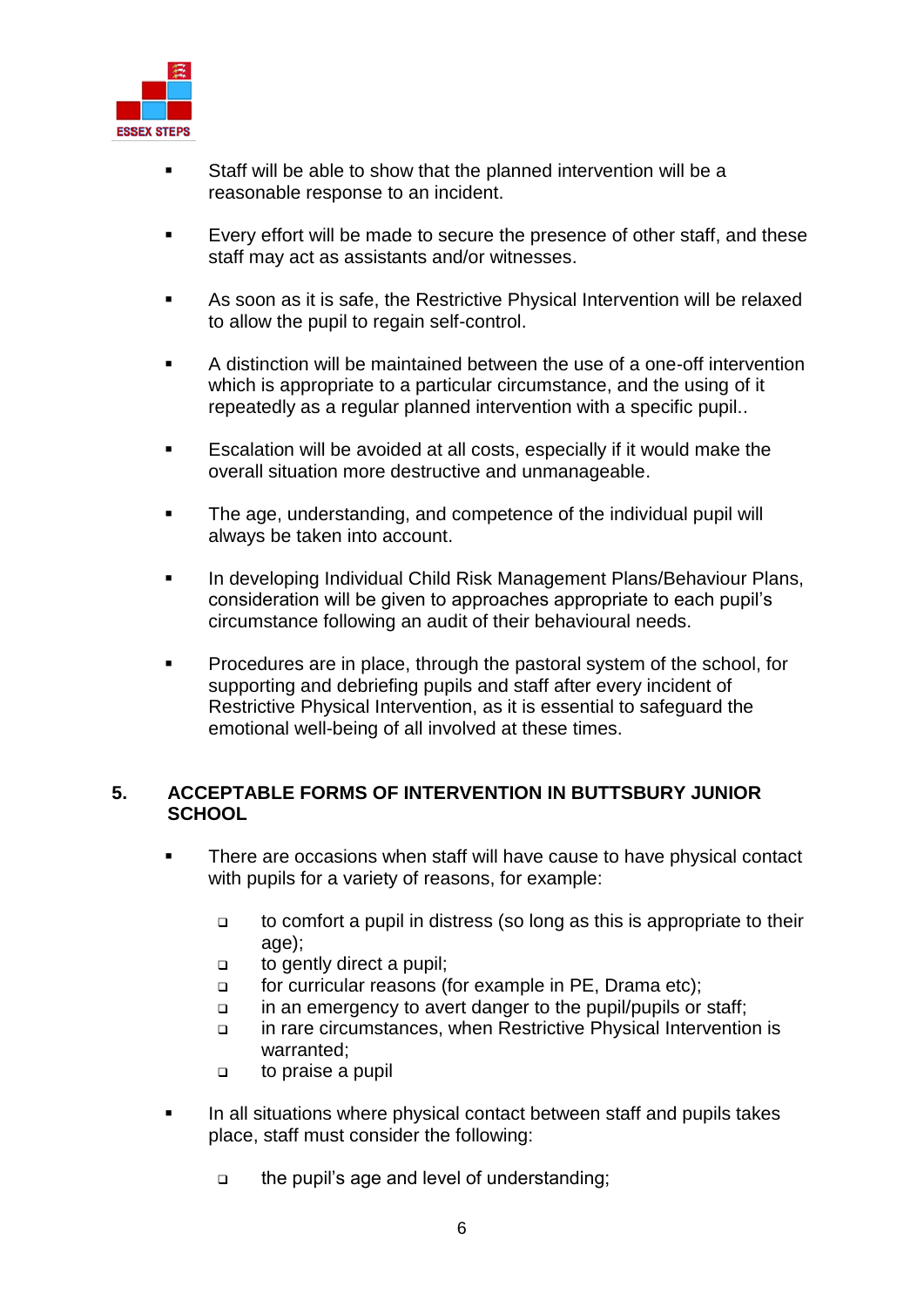

- the pupil's individual characteristics and history;
- $\Box$  the location where the contact takes place (it should not take place in private without others present).

Physical contact is never used as a punishment, or to inflict pain. All forms of corporal punishment are prohibited. Physical contact will not be made with the participants neck, breasts, abdomen, genital area, other sensitive body parts, or to put pressure on joints. It will not become a habit between a member of staff and a particular pupil. [Should a pupil appear to enjoy physical contact this must not be sought via Restrictive Physical Intervention]

#### **6. DEVELOPING AN INDIVIDUAL CHILD RISK MANAGEMENT PLAN IN BUTTSBURY JUNIOR SCHOOL**

If a pupil is identified for whom it is felt that Restrictive Physical Intervention is likely, then An Individual Child Risk Management Plan will be completed. This Plan will help the pupil and staff to avoid difficult situations through understanding the factors that influence the behaviour and identifying the early warning signs that indicate foreseeable behaviours that may be developing. The plan will include:

- Involving parents/carers and pupils to ensure they are clear about what specific action the school may take, when and why.
- A risk assessment to ensure staff and others act reasonably, consider the risks, and learn from what happens.
- A **record** to be kept in school of risk reduction options that have been examined and discounted, as well as those used, and shared with staff.
- □ Techniques for managing the pupil's behaviour i.e. strategies to de-escalate a conflict, and stating at which point a Restrictive Physical Intervention may be used.
- $\Box$  Identifying key staff who know exactly what is expected. It is best that these staff are well known to the pupil.
- Ensuring a system to summon additional support.
- Identifying training needs.
- *A school may also need to take medical advice about the safest way to hold a child with specific medical needs.*

**Please refer to the Appendices for an Individual Child Risk Management Plan Pro-forma and Audit of Need.**

### **7. GUIDANCE AND TRAINING FOR STAFF**

<span id="page-6-0"></span>Guidance and training is essential in this area. We need to adopt the best possible practice. In Buttsbury Junior School, where appropriate, this is arranged for all staff at a number of levels including: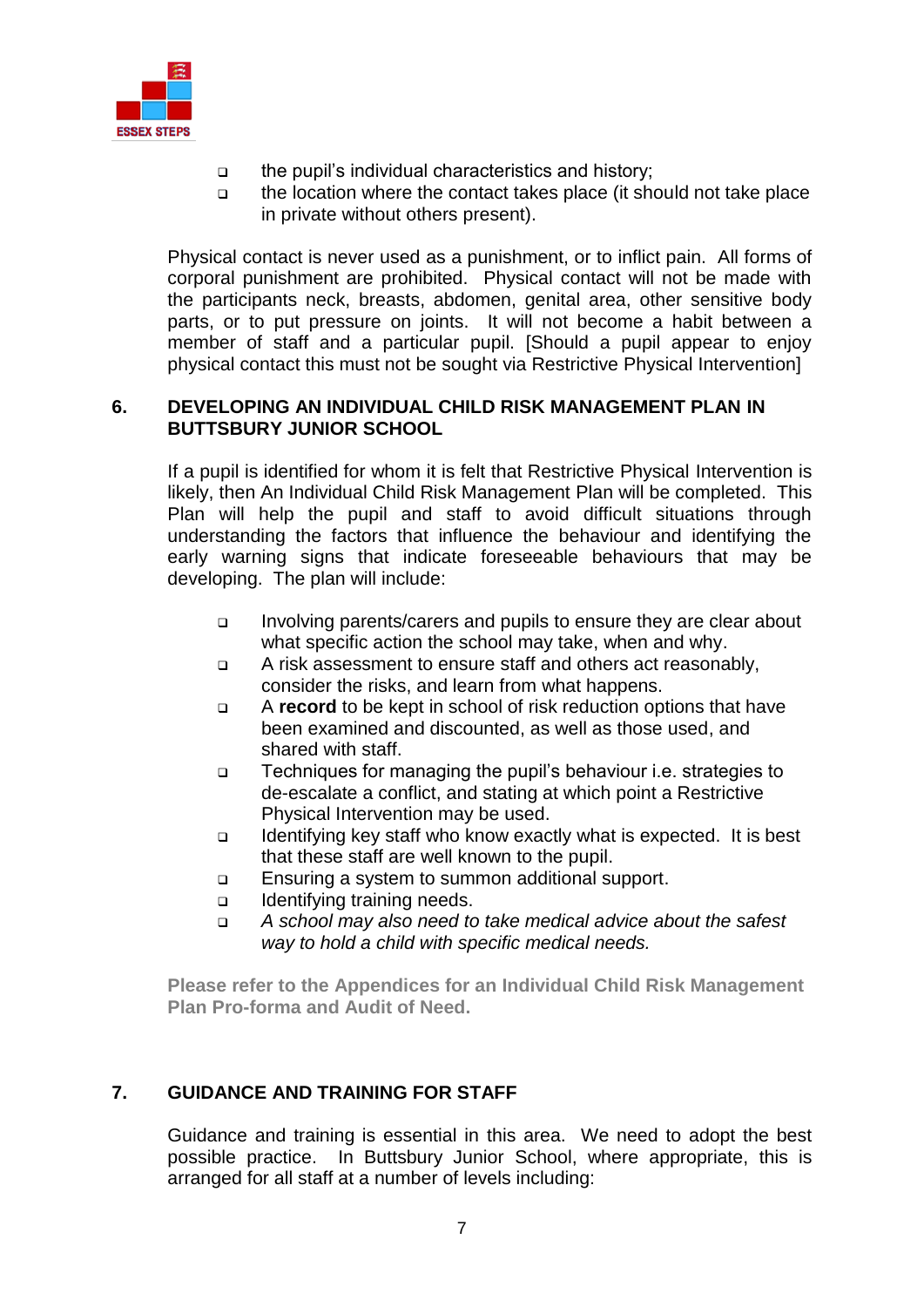

- awareness of issues for governors, staff and parents,
- behaviour management techniques for all staff; incorporating Step On and Step Up training courses.
- managing conflict in challenging situations all staff

Training in practical techniques of physical intervention is required for staff where there is a significant likelihood of them needing to intervene physically due to the nature of the pupil (or pupils) that they are working with. Where there is an identified need for such training, staff will be trained by an approved instructor. Audited need forms the basis for the training which should be specific to each setting.

*NB: there is no legal requirement for staff to be trained in the use of practical techniques so staff may exercise their legal right to physically intervene even if they have not had such training. However, they would still need to demonstrate that their intervention was reasonable and proportionate. A plan would then need to be formulated in order to address this potential need for recurring restrictive physical intervention specific to the needs of the child.*

### **8. COMPLAINTS**

<span id="page-7-0"></span>It is intended that by adopting this policy and keeping parents and governors informed we can avoid the need for complaints. All disputes which arise about the use of force by a member of staff will be dealt with according to Child Protection and Safeguarding policies.

The following guidance on complaints following a restrictive physical intervention is from the section within the DfE 2013 document.

**What happens if a pupil complains when force is used on them?** 

- All complaints about the use of force should be thoroughly, speedily and appropriately investigated.
- $\blacksquare$  Where a member of staff has acted within the law that is, they have used reasonable force in order to prevent injury, damage to property or disorder – this will provide a defence to any criminal prosecution or other civil or public law action.
- When a complaint is made the onus is on the person making the complaint to prove that his/her allegations are true – it is not for the member of staff to show that he/she has acted reasonably.
- Suspension must not be an automatic response when a member of staff has been accused of using excessive force. Schools should refer to the "Dealing with Allegations of Abuse against Teachers and Other Staff" guidance (see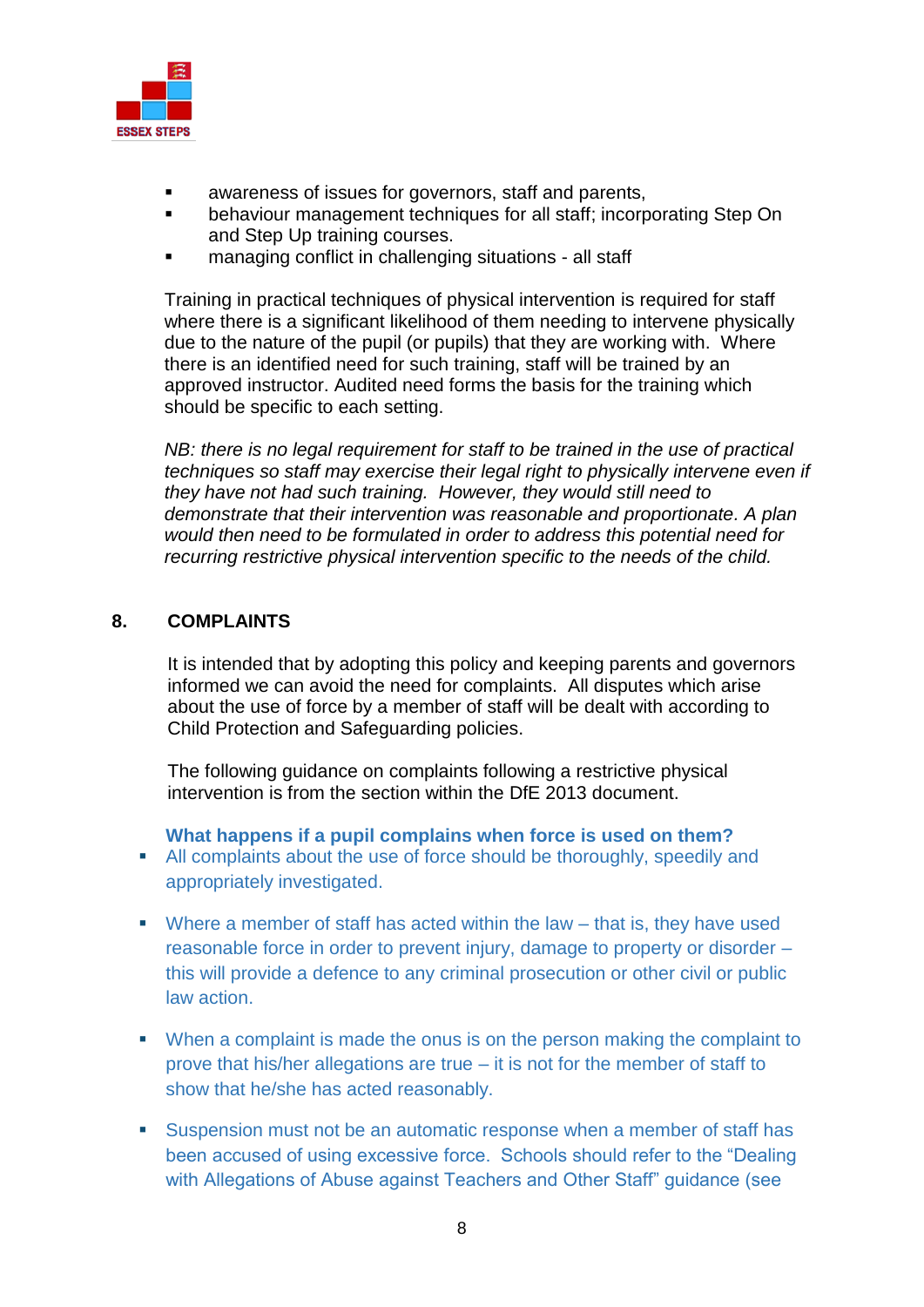

the 'Further sources of information' section below) where an allegation of using excessive force is made against a teacher. This guidance makes clear that a person must not be suspended automatically, or without careful thought.

- **Schools must consider carefully whether the circumstances of the case** warrant a person being suspended until the allegation is resolved or whether alternative arrangements are more appropriate.
- If a decision is taken to suspend a teacher, the school should ensure that the teacher has access to a named contact who can provide support.
- Governing bodies should always consider whether a teacher has acted within the law when reaching a decision on whether or not to take disciplinary action against the teacher.
- As employers, schools and local authorities have a duty of care towards their employees. It is important that schools provide appropriate pastoral care to any member of staff who is subject to a formal allegation following a use of force incident.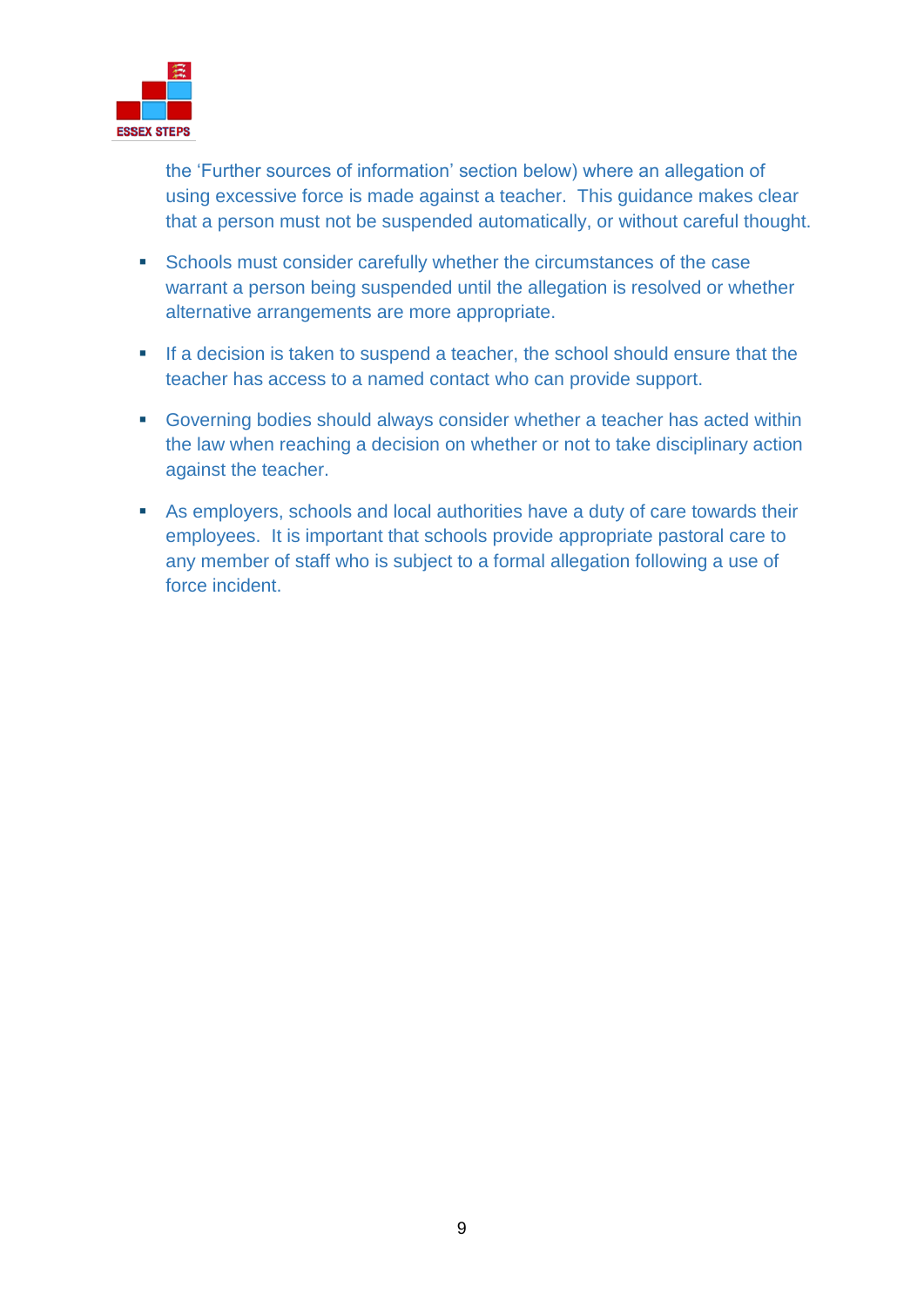

# <span id="page-9-0"></span>**Appendix 1. Individual Child Risk Management Plan**

| <b>Name</b>  | <b>DOB</b>                                                                  | Date | <b>Review Date</b> |
|--------------|-----------------------------------------------------------------------------|------|--------------------|
|              |                                                                             |      |                    |
|              | <b>Potential Triggers &amp; Reduction Measures</b><br>(eg Being shouted at) |      |                    |
| <b>Photo</b> |                                                                             |      |                    |
|              |                                                                             |      |                    |

| What we want to see                        | <b>Strategies to maintain</b>  |
|--------------------------------------------|--------------------------------|
| First signs that things are not going well | <b>Strategies to support</b>   |
| Where this behaviour leads next            | <b>Strategies needed</b>       |
| What we are trying to avoid                | <b>Interventions necessary</b> |

|--|--|

**Signature of Young Person………………………………………Date……………….**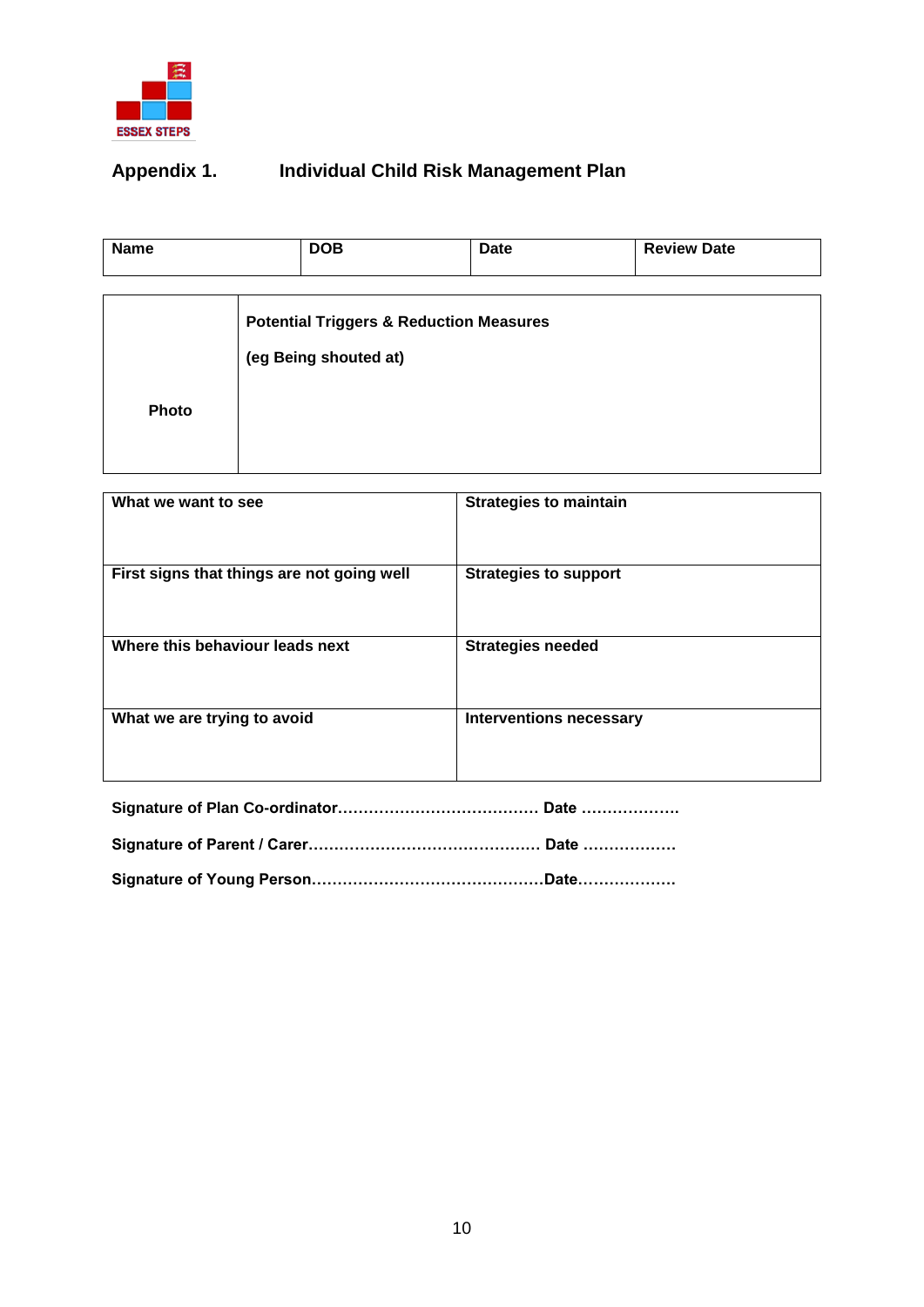

## **Appendix 2 Risk Assessment Calculator**

| Name               |  |
|--------------------|--|
|                    |  |
| <b>DOB</b>         |  |
|                    |  |
| Date of Assessment |  |
|                    |  |
|                    |  |

| Harm/Behaviour          | Opinion<br>Evidenced | Conscious<br>Sub-conscious | <b>Seriousness</b><br>Of Harm<br>A | Probability<br>Of Harm<br>B | <b>Severity Risk</b><br>Score |
|-------------------------|----------------------|----------------------------|------------------------------------|-----------------------------|-------------------------------|
|                         | O/E                  | C/S                        | 1/2/3/4                            | 1/2/3/4                     | $A \times B$                  |
| Harm to self            |                      |                            |                                    |                             |                               |
| Harm to peers           |                      |                            |                                    |                             |                               |
| Harm to staff           |                      |                            |                                    |                             |                               |
| Damage to property      |                      |                            |                                    |                             |                               |
| Harm from disruption    |                      |                            |                                    |                             |                               |
| <b>Criminal offence</b> |                      |                            |                                    |                             |                               |
| Harm from absconding    |                      |                            |                                    |                             |                               |
| Other harm              |                      |                            |                                    |                             |                               |

| <b>Seriousness</b> |                                                                                                                                    |
|--------------------|------------------------------------------------------------------------------------------------------------------------------------|
| 4                  | Foreseeable outcome is loss of life or permanent disability, emotional trauma requiring<br>counselling or critical property damage |
| 3                  | Foreseeable outcome is hospitalisation, significant distress, extensive damage                                                     |
| $\mathbf{2}$       | Foreseeable outcome is harm requiring first aid, distress or minor damage                                                          |
|                    | Foreseeable outcome is upset or disruption                                                                                         |
| Probability        |                                                                                                                                    |
| 4                  | The risk of harm is persistent and constant                                                                                        |
| 3                  | The risk of harm is more likely than not to occur again                                                                            |
| $\mathbf{2}$       | The risk of harm has occurred within the last 12 months, the context has changed to<br>make a reoccurrence unlikely                |
|                    | There is evidence of historical risk, but the behaviour has been dormant for over 12<br>months and no identified triggers remain   |

*Risks which score 6 or more (probability x seriousness) should have strategies listed on next page*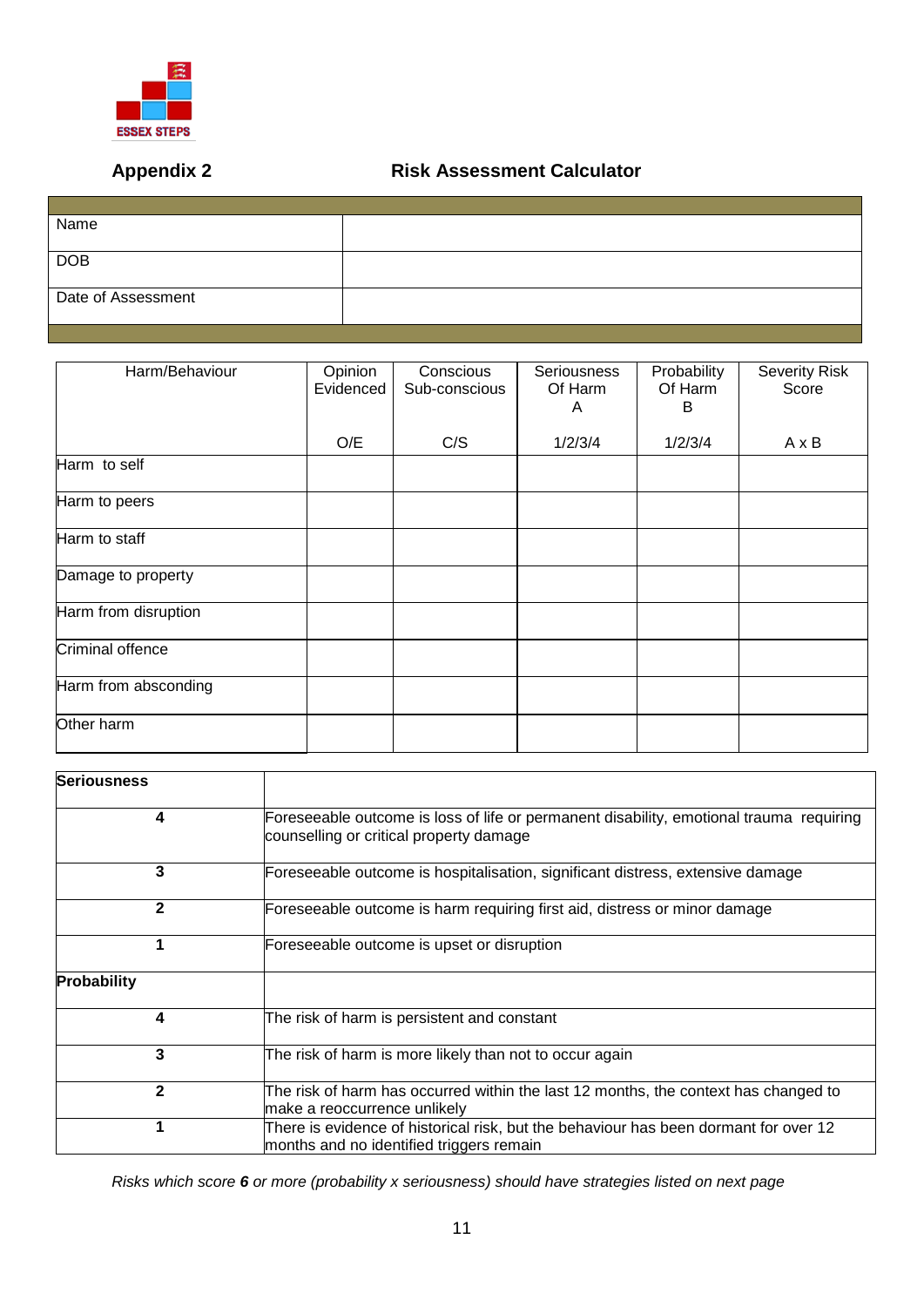# Appendix 3 **Audited Need Student Specific**

| Name<br><b>DOB</b>                                                                                                                |
|-----------------------------------------------------------------------------------------------------------------------------------|
| Position in Circles (Step On)                                                                                                     |
| Physical characteristics (age, height, weight, physical differences, visual or hearing impaired etc)                              |
| Risk Factors (medical or emotional conditions, substance misuse, communication differences etc)                                   |
| Environmental Risk Assessment (where will the student potentially be held, is there risk assessed<br>furniture, floor coverings?) |
| Staff Matching (are the certain staff who should be present or should not attempt to physically<br>intervene)                     |
| <b>Training Needs</b>                                                                                                             |
| <b>Roots and Fruits</b>                                                                                                           |
| Consequences / Limits to freedom (are there restrictions to freedom necessary due to the above)                                   |
| Individual Risk Management Plan                                                                                                   |
| Unresolved Risk Factors (issues for management)                                                                                   |
|                                                                                                                                   |
|                                                                                                                                   |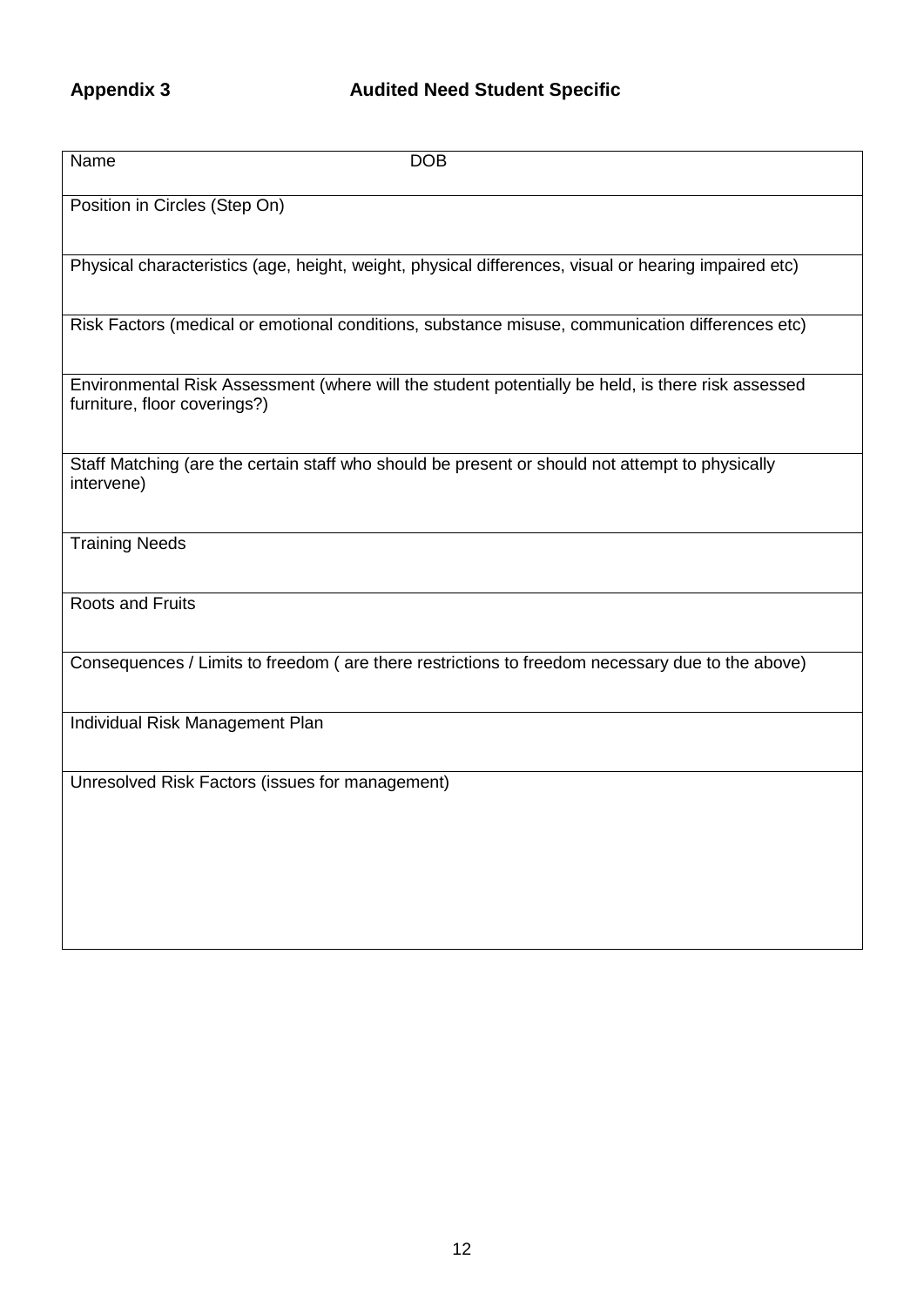# **Appendix 4 Audited Need Intervention Specific**

| Name<br><b>DOB</b>                                                                           |
|----------------------------------------------------------------------------------------------|
| Context (what is happening? times, place, people, activities)                                |
| Justification (what HARM will be prevented?)                                                 |
| Last resort (why would nothing else other than RPI have worked?)                             |
| De-escalation options in/out                                                                 |
| Student shape (penguin, elbow tuck, shield / standing, seated on chairs seated on the floor) |
| Adult shape (standing, seated on chairs, seated on the floor, hips in head away etc.)        |
| Destination shape (named technique)                                                          |
| Transition (describe the messy bits)                                                         |
| Social validity (how does it look and feel?)                                                 |
| What makes it safe?                                                                          |
| What makes it effective?                                                                     |
| Unresolved Risk Factors (issues for management)                                              |
|                                                                                              |
|                                                                                              |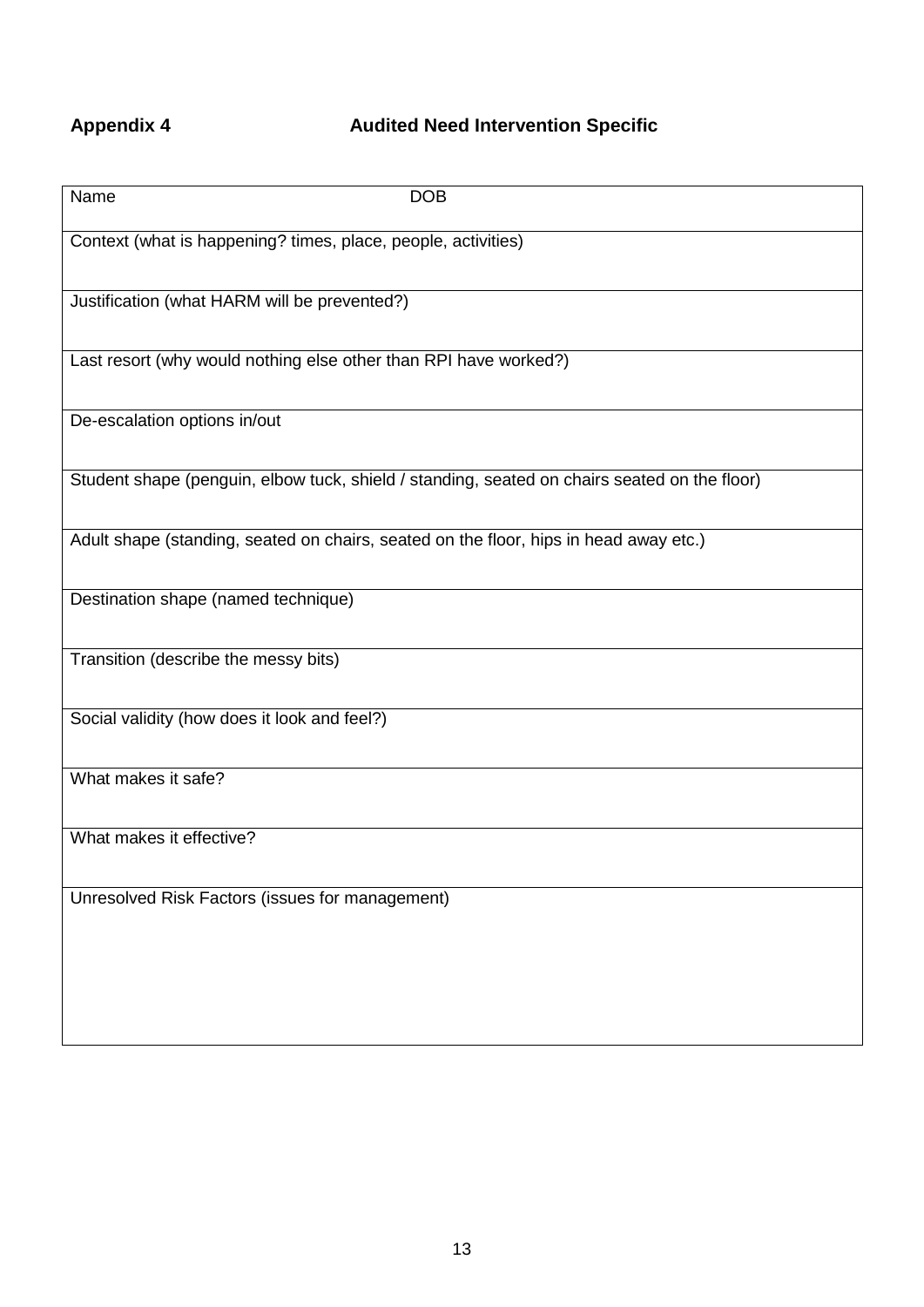| <b>Appendix 5</b>                                                                                                              |                                                                                                                                                                                                                    |                                         | <b>Record of Restrictive Physical Intervention</b> |
|--------------------------------------------------------------------------------------------------------------------------------|--------------------------------------------------------------------------------------------------------------------------------------------------------------------------------------------------------------------|-----------------------------------------|----------------------------------------------------|
| <b>Student Name:</b>                                                                                                           |                                                                                                                                                                                                                    | Location of Incident                    |                                                    |
| D.O.B.                                                                                                                         |                                                                                                                                                                                                                    |                                         |                                                    |
|                                                                                                                                |                                                                                                                                                                                                                    | Time and Date of Incident:              |                                                    |
| Reporting Member of Staff:                                                                                                     |                                                                                                                                                                                                                    |                                         |                                                    |
| Justification for physical intervention<br>(tick all that apply):                                                              | Predicted harm prevented by physical intervention with<br>predicted levels (see Individual Plan)<br>e.g. bruising to peers, lacerations, destruction of computer, 20<br>mins of geography lost for 15 pupils etc.) |                                         |                                                    |
| To prevent harm to self                                                                                                        |                                                                                                                                                                                                                    |                                         |                                                    |
| To prevent harm to other children                                                                                              |                                                                                                                                                                                                                    |                                         |                                                    |
| To prevent harm to adults                                                                                                      |                                                                                                                                                                                                                    |                                         |                                                    |
| To prevent damage to property                                                                                                  |                                                                                                                                                                                                                    |                                         |                                                    |
| To prevent loss of learning (see plan)                                                                                         |                                                                                                                                                                                                                    |                                         |                                                    |
| <b>Physical Management Log</b><br>Y/N<br>Complete                                                                              |                                                                                                                                                                                                                    | Name(s) of additional<br>staff witness: | Name(s) of additional student<br>witness:          |
| <b>Accident Book Complete</b><br>Y/N                                                                                           |                                                                                                                                                                                                                    |                                         |                                                    |
| <b>Medical Treatment / Injuries</b><br>Y/N                                                                                     |                                                                                                                                                                                                                    |                                         |                                                    |
| Damage to Property<br>Y/N                                                                                                      |                                                                                                                                                                                                                    |                                         |                                                    |
| Triggers:                                                                                                                      |                                                                                                                                                                                                                    |                                         |                                                    |
| Additional factors:                                                                                                            |                                                                                                                                                                                                                    |                                         |                                                    |
| Unmanaged Harm/ Details of damage to property including costs and details of harm to people including medical<br>intervention: |                                                                                                                                                                                                                    |                                         |                                                    |
|                                                                                                                                |                                                                                                                                                                                                                    |                                         |                                                    |
| Management:                                                                                                                    |                                                                                                                                                                                                                    | Comments:                               |                                                    |
| Reparation                                                                                                                     |                                                                                                                                                                                                                    |                                         |                                                    |
| Consequences (imposed limits to freedom)                                                                                       |                                                                                                                                                                                                                    |                                         |                                                    |
| Police involvement                                                                                                             |                                                                                                                                                                                                                    |                                         |                                                    |
| Internal Exclusion / FTEX / PEX                                                                                                |                                                                                                                                                                                                                    |                                         |                                                    |
| Student response form completed                                                                                                |                                                                                                                                                                                                                    |                                         |                                                    |
| Student requested further meeting                                                                                              |                                                                                                                                                                                                                    |                                         |                                                    |
| Review and update of Harm Reduction Plan                                                                                       |                                                                                                                                                                                                                    |                                         |                                                    |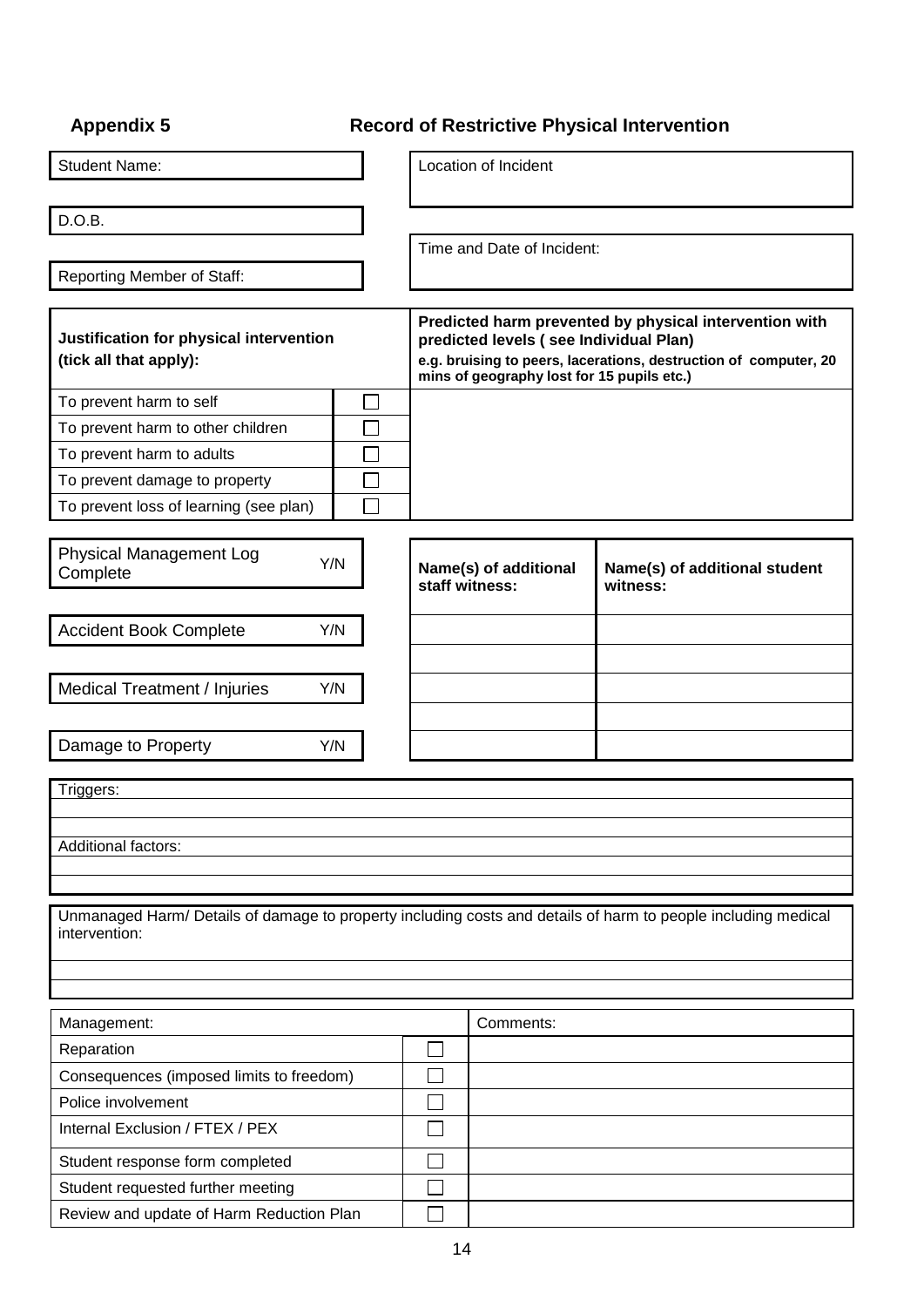Primary de-escalation techniques used (please state order in which they were used)

| Verbal advice and support    | Offering services of other staff      |
|------------------------------|---------------------------------------|
| Calm talking                 | Informing of consequences             |
| <b>Distraction</b>           | Taking non threatening body position  |
| Reassurance                  | Step away                             |
| Humour                       | Clear instruction / warning           |
| Negotiation                  | Use of physical location and presence |
| Offering choices and options | <b>Diversion</b>                      |

#### **Restraint techniques including sequence of techniques, time and staff involved:**

| <b>Time</b>                   | <b>Technique</b> | <b>Shape</b>                 | <b>Staff Initials</b> |
|-------------------------------|------------------|------------------------------|-----------------------|
|                               |                  |                              |                       |
|                               |                  |                              |                       |
|                               |                  |                              |                       |
|                               |                  |                              |                       |
|                               |                  |                              |                       |
|                               |                  |                              |                       |
|                               |                  |                              |                       |
|                               |                  |                              |                       |
|                               |                  |                              |                       |
|                               |                  |                              |                       |
|                               |                  |                              |                       |
|                               |                  |                              |                       |
|                               |                  |                              |                       |
|                               |                  |                              |                       |
|                               |                  |                              |                       |
| <b>Duration of restraint:</b> |                  | <b>Duration of incident:</b> |                       |

| Student response form completed by: |                      | Verification of account of incident: |                 |      |
|-------------------------------------|----------------------|--------------------------------------|-----------------|------|
| Incident reported to:               |                      | Staff name                           | Staff signature | Date |
| Parents / Carer informed by:        | @                    |                                      |                 |      |
| Diary completed by:                 | @                    |                                      |                 |      |
| Student wellbeing verified by:      | @                    |                                      |                 |      |
| Staff wellbeing verified by:        | @                    |                                      |                 |      |
| Incident form completed by:         | $^{\textregistered}$ |                                      |                 |      |
| Date report completed:              |                      |                                      |                 |      |

|  | Date: __________________________ |  |
|--|----------------------------------|--|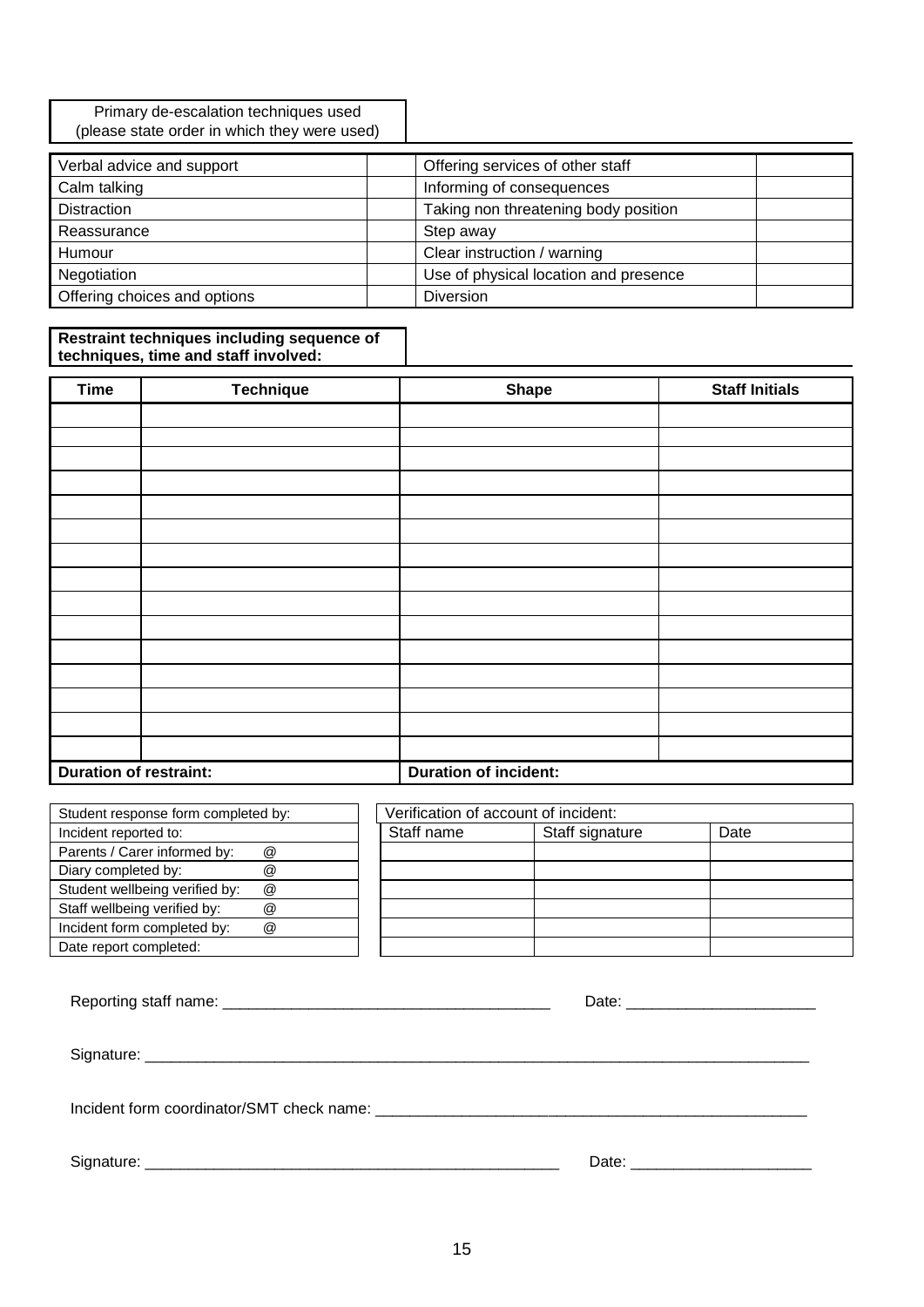# **Appendix 6 Record of Harm**

| <b>Record of Harm</b>                                    |                           |                               |  |  |
|----------------------------------------------------------|---------------------------|-------------------------------|--|--|
| Name:                                                    |                           |                               |  |  |
| Date:                                                    | Time:                     | Activity:                     |  |  |
| Harm caused:                                             |                           |                               |  |  |
| Physical Harm / Injury<br><b>Emotional Harm / Injury</b> |                           | Disruption / loss of learning |  |  |
| To self                                                  | To self                   | No. of children               |  |  |
| To others (staff / peers)                                | To others (staff / peers) | No. of minutes                |  |  |
| To property                                              |                           |                               |  |  |
| Description of harm caused                               | Potential                 | Actual                        |  |  |
|                                                          |                           |                               |  |  |
|                                                          |                           |                               |  |  |
|                                                          |                           |                               |  |  |
|                                                          |                           |                               |  |  |
|                                                          |                           |                               |  |  |
|                                                          |                           |                               |  |  |
|                                                          |                           |                               |  |  |
|                                                          |                           |                               |  |  |
|                                                          |                           |                               |  |  |
| Behaviour:                                               |                           |                               |  |  |
|                                                          |                           |                               |  |  |
|                                                          |                           |                               |  |  |
|                                                          |                           |                               |  |  |
| Staff present.                                           |                           |                               |  |  |
|                                                          |                           |                               |  |  |
|                                                          |                           |                               |  |  |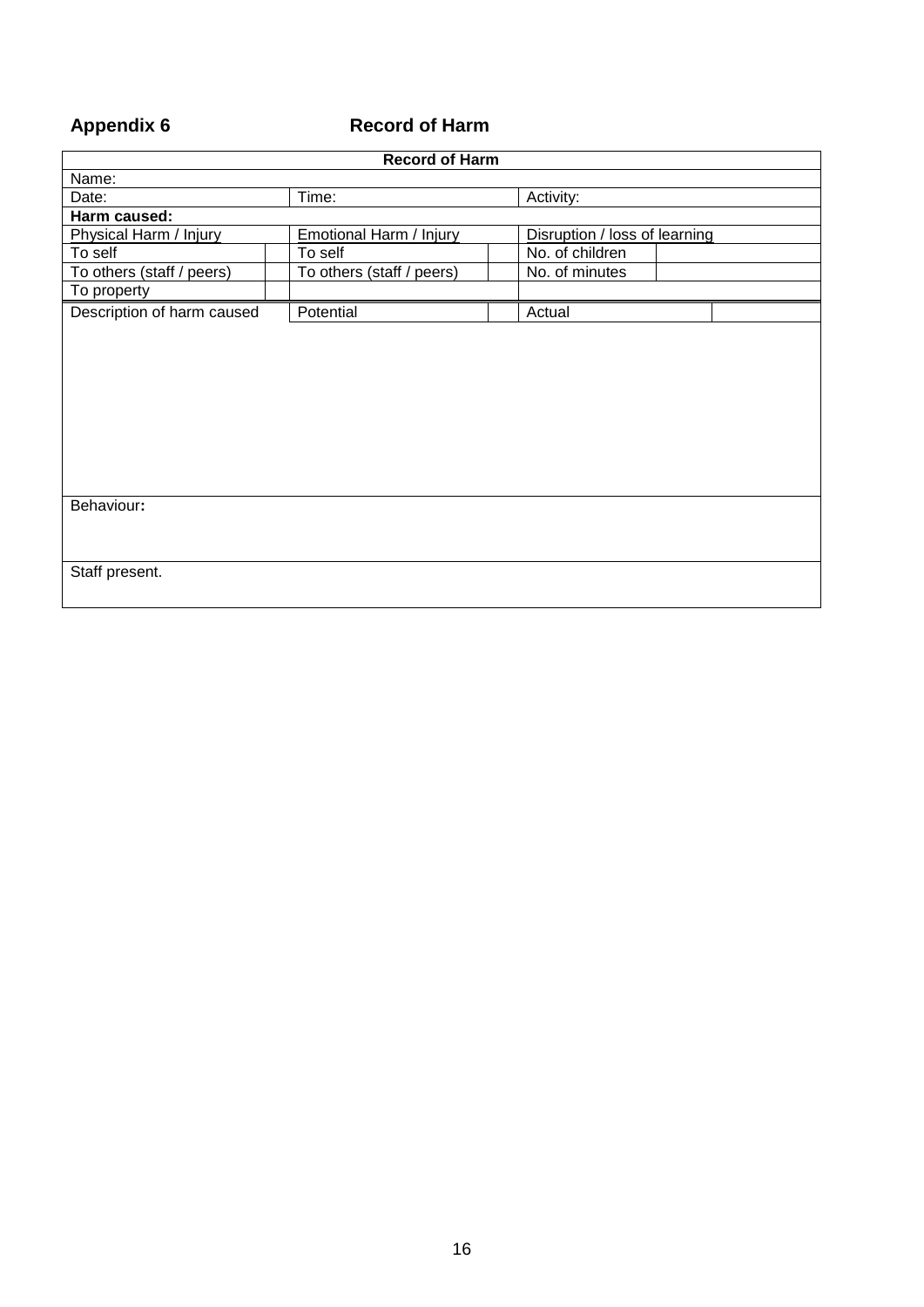# **Appendix 7 Staff Training**

| <b>Staff Training Issues</b> |                                 |                            |  |
|------------------------------|---------------------------------|----------------------------|--|
| Identified training<br>needs | Training provided to meet needs | Date training<br>completed |  |
|                              |                                 |                            |  |
|                              |                                 |                            |  |
|                              |                                 |                            |  |
|                              |                                 |                            |  |
|                              |                                 |                            |  |
|                              |                                 |                            |  |
|                              |                                 |                            |  |
|                              |                                 |                            |  |